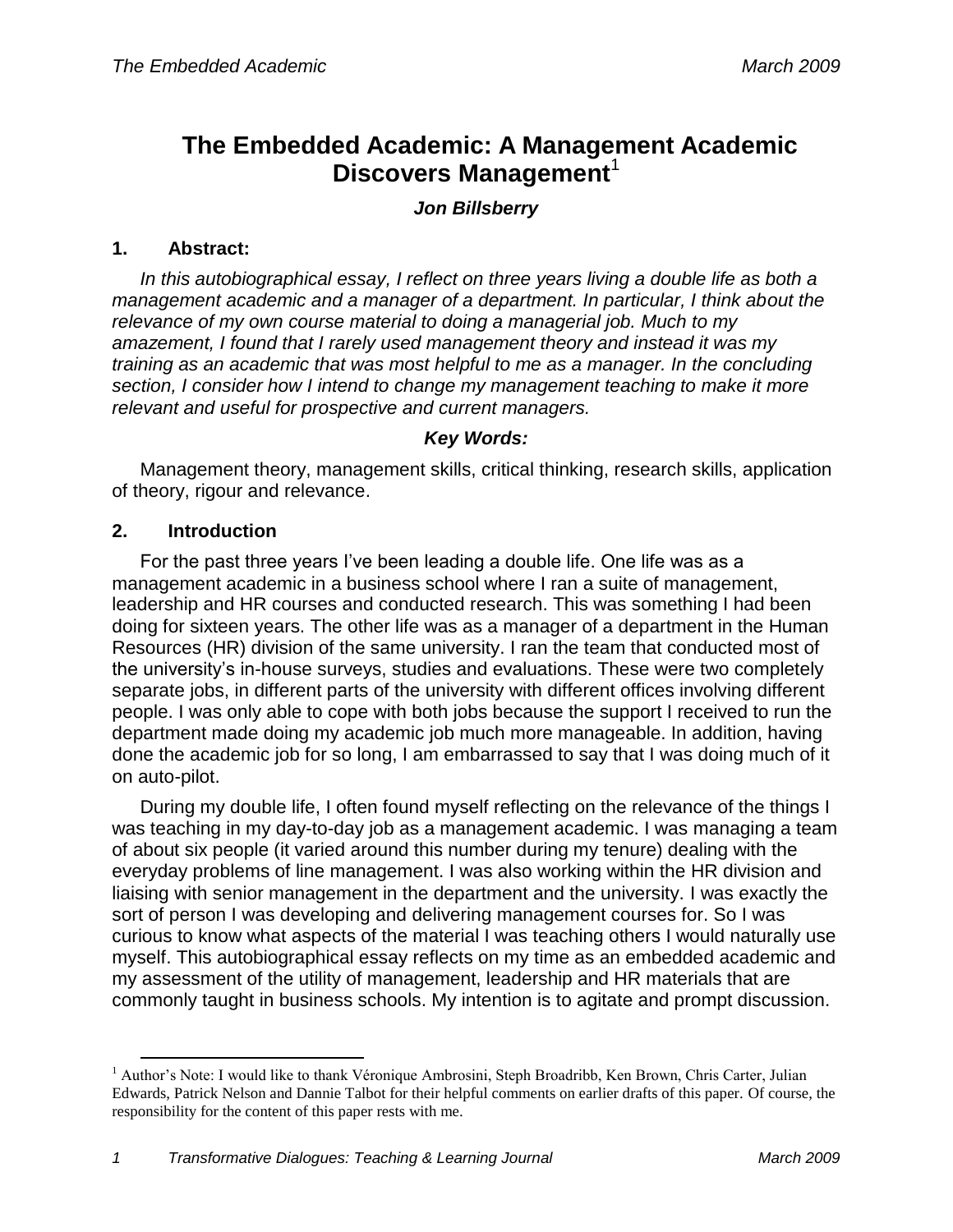# **3. My Background**

As this is an autobiographical essay, I should begin by saying a little bit about myself so that you know how to interpret my comments. My upbringing was completely unremarkable. I went to a comprehensive school in Wolverhampton (for non-UK readers, a comprehensive school is a typical high school and Wolverhampton is a large town in the industrial heartland of the country) and straight to university for my undergraduate studies in politics and modern history. I found work at a small record company in Wolverhampton where I worked for eighteen months doing all the backroom jobs (purchasing, accounts, warehousing, distribution, production etc.) before moving to London to work for a large record and tape manufacturer. After that, I had a succession of jobs in a six year period. I worked in a record company in the centre of London, a credit card company that was a subsidiary of a large American bank, an investment bank in the City of London, and finally as an executive search consultant in a two-man company.

At the end of this string of jobs, I decided to do a full-time MBA. This went well and I found that I enjoyed academic work. So I found a job as an ESRC Management Teaching Fellow (a scheme designed to help experienced managers get into business schools) and sixteen years later, during which time I completed a PhD, I progressed through the ranks at the same university. In the final three years at this university, I occupied the two roles described earlier. I have now moved on to my current university to take up a chair in organisational behaviour.

Looking back at my chequered career history, I am amazed how naïve I was when I began work. On my first or second day in work, my boss asked me to send someone an invoice. Not wanting to look stupid in front of him, I waited until he was out of the room before I asked someone what an invoice was. But I was a quick study and during the eight years I thrived in work environments; but all of this came from learning on the job. I had taken no courses and gained no qualifications in management, so the MBA was my first exposure to management theory.

# **4. Rigour and Relevance**

The courses I have been running for the past sixteen years are emblematic of the mainstream of management and business courses run in business schools around the world. I say this with some confidence. My school has AACSB, AMBA and EQUIS accreditation and it delivers courses to thousands of students primarily through supported distance learning. These are tutored locally by part-time associate faculty, many of whom have full-time jobs in other universities. The traditional course model comprises workbooks authored by central faculty supplemented by readers, textbooks, face-to-face and online tutorials, online conferences and discussion groups, and residential schools. In a traditional course model, the workbooks are the core material and they contain the main teaching. These are high quality products that contain excellent overviews of a particular study area. The university regularly finds itself in court defending its copyright of these materials. It is not uncommon for other universities to build their own courses around our workbooks. Hence, my previous employer has a reputation for being a leader in setting the teaching agenda.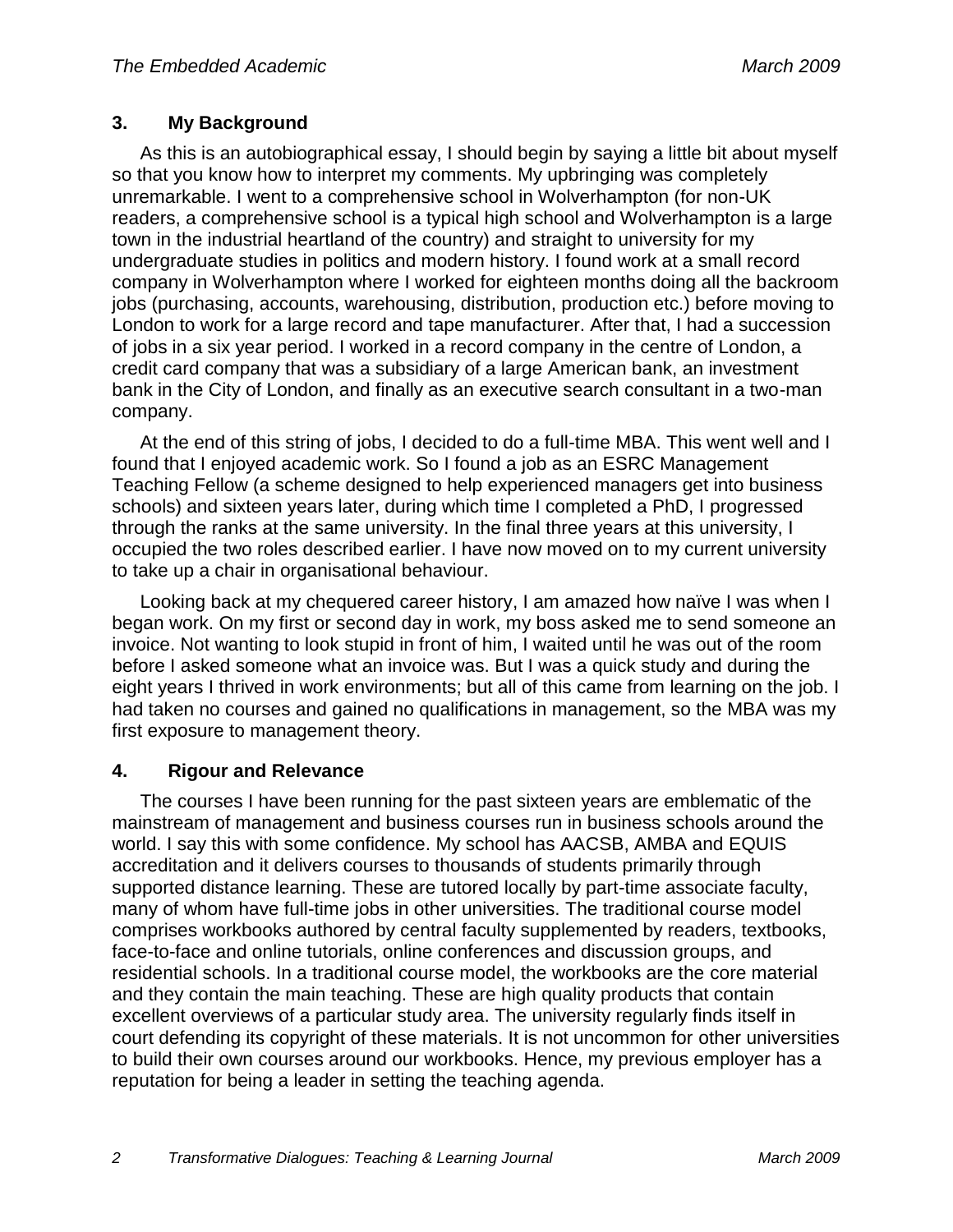The mainstream position of my previous university is further emphasised by the way courses are developed. Generally speaking, a group of academics come together as a team to build the course. This committee structure, coupled with the large body and broad spectrum of students, has a tendency to curb rash and innovative approaches and to opt for "safe" material, so the courses tend towards accepted and proven theories and approaches. The result is courses high on rigour. The challenge that all course teams face is how to make their courses relevant. In the business school, the usual response is "reflective practice".

Reflective practice involves an explanation of a theory, model, concept or idea and then asking the student to "apply" it to their own circumstances (Fenton-O"Creevy, Knight & Margolis, 2006; Mintzberg, 2004). Sometimes this is done as a thought exercise, other times it has a more practical element with students directed to observe things in the work place or to gather data relevant to the theory (Hawkins and Winter 1995). For example, they might be asked to interview someone about his or her motivation and then to categorise and explain their motivation through the lens of a particular theory. In essence, the relevance dimension of the courses is theory-driven.

Being intimately involved in the design, development and delivery of management and HR courses, I have been immersed in many of the mainstream management and HR ideas over sixteen years. Initially, my varied business background had been very useful in helping me understand the contexts of my students, but after sixteen years ensconced in academia, with only occasional dips into the "real world" for tutorials, residential schools and consultancy, I found myself increasingly detached from the realities of business. Having the opportunity to move into a managerial role gave me an excellent opportunity to reflect on the utility of these ideas for my own students. It was an opportunity to explore both the comparative and absolute utility of these ideas, particularly those related to people management.

# **5. A Management Academic Discovers Management**

In my embedded role, I managed a team of people, most of whom were young, skilled and ambitious. Most were new to their roles and new to work. Much of my time was spent acclimatising people to work or the organisation's ways of doing things, developing their skills and knowledge bases, and routine line management activities. Much of the work of the department was designing and running evaluations, surveys and studies to help the university better understand itself and the performance of its processes and policies. Most of these studies required the attention of more than one person, so I spent a lot of time managing multi-person projects involving various stakeholders. I therefore had a co-ordination role in addition to the line management one. In essence, it was a middle management role that was typical of those occupied by my students.

Reflecting on the course theory that I used in my day-to-day management job, I am surprised by how irrelevant most of it was. I do not recall ever "using" any of the main management theories that I had been teaching over the previous decade, e.g. insights into the nature of managerial work by Mintzberg (1973) and Fayol (1916), the two-factor Herzberg (Herzberg, Mausner & Snyderman, 1959), Vroom"s (1964) expectancy theory, and the contingency theory of leadership by Fiedler (Fiedler, Chemers & Mahar, 1976). I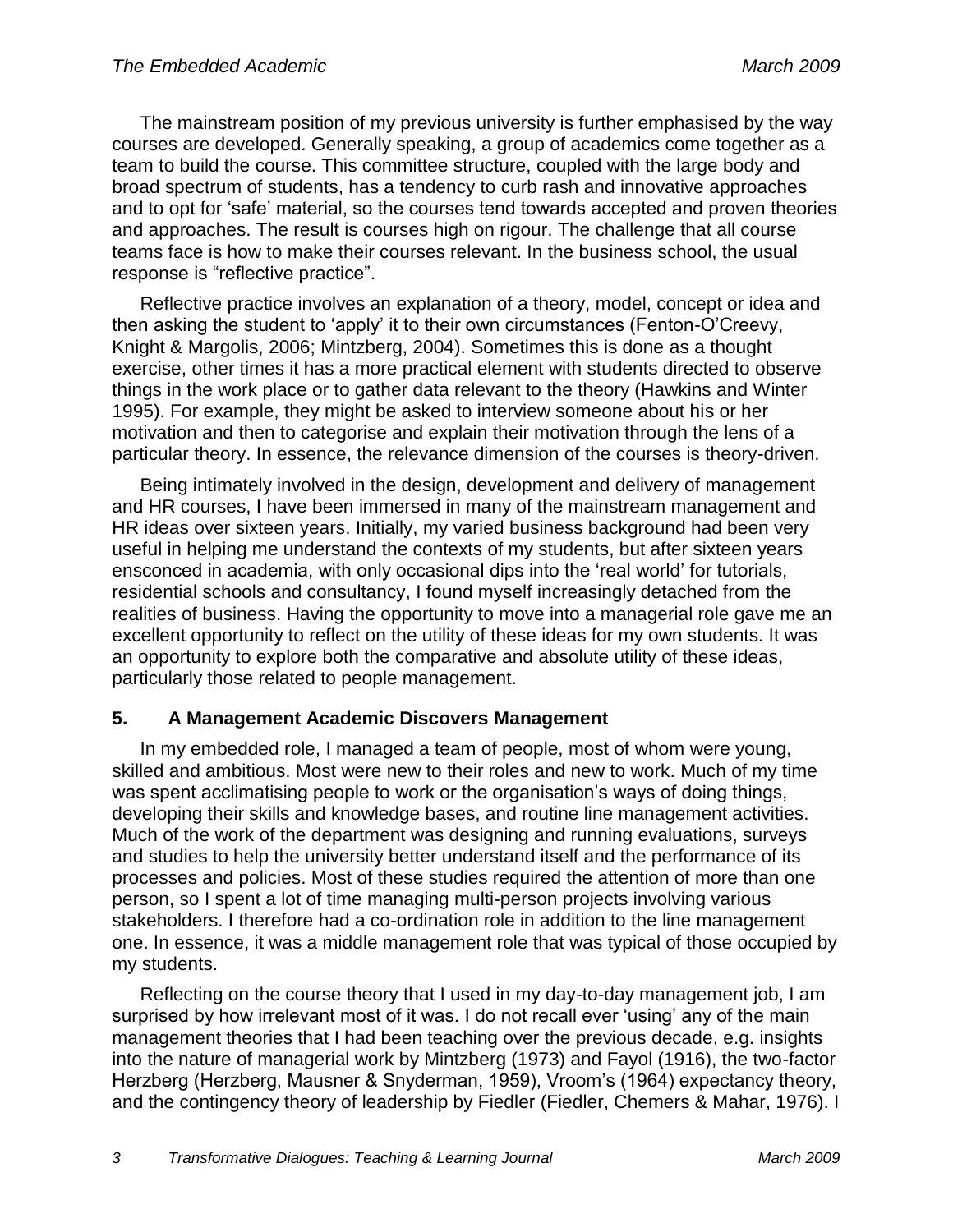certainly never thoughtfully or systematically applied them; not openly or even privately in the ways that I thought about problems. They may be useful theories to include in a management course to promote discussion, self-reflection and insight, but they were not used by me in the day-to-day management role. Once or twice, I experimented by trying to use a simple theory such as a force field diagram only to be politely "talked over" and ignored. I got the distinct impression that people were thinking "I knew we shouldn"t have allowed an academic into the department" despite being surrounded by bright people in a university setting. Similarly, the less grandiose course ideas such as checklists, vignettes and activities were also irrelevant. To some extent, almost all of the management theory that I had been so immersed in over the years had very little impact on the way I performed my managerial role.

My understanding of management theory did help me in one way, but it was not in the way I expected. By and large, I am a plain-speaking person. I find it uncomfortable to speak in jargon. Abusing a common saying, my upbringing was to call a spade a shovel, not a manually-operated excavation implement. As a result, I find myself attuned to management-speak and bristle when someone bandies about words with imprecision (cf. Watson, 2003). Having been immersed in management theory, I was able to clarify what people meant when they seemed to be using terms injudiciously. For example, I remember a new manager in a department announcing to his staff that he wanted to make the department a "high involvement" one. The staff in this administrative department appeared somewhat taken aback and I wondered whether he really meant that in this support department he really wanted everything that high involvement entails: e.g. energy, rapid response and high levels of internal competition. I gently asked if he could clarify how he was using the term and when he did, it was clear that he was thinking about something much less extreme.

Some course ideas did find their way into my thinking and I was surprised by which aspects did. I have never been a fan of management war stories or pop psychology thinking that these represented a non-theoretical approach that should be derided. I used to argue that such approaches are context specific, non-theoretical and therefore offer more entertainment than illumination. Nevertheless, it was some deontological nuggets<sup>2</sup> (i.e. aphorisms about the right way to manage) that most influenced my managerial behaviour. One example comes from the emotion literature or, more precisely, one of my students reflecting on how his morning starts. He told me the story of how he and his colleagues knew what the day will be like by the way their boss walked across the car park. If he appeared happy, it would be a good day, if he appeared miserable – his usual state – it would be a bad one. From this, I always made an effort to be cheerful first thing. I realised that as the manager, my demeanour would have a considerable impact on the way my staff felt and with highly motivated staff, I realised that an upbeat, happy workplace would be advantageous.

Another nugget I used related to my dress. Theory says that if you want to get promoted, you should dress according to how people making the decision dress (Adler

 $\overline{a}$ 

<sup>&</sup>lt;sup>2</sup> Having declared myself 'a plain-speaking person', I am well aware of the irony of introducing this new term. I have done so because I wanted to express something precisely. Deontology is a non-theoretical approach where values or morals are used to advocate a particular course of action. So a deontological nugget is an expression I have coined to capture those short statements that stick in the mind about the best approach to behave.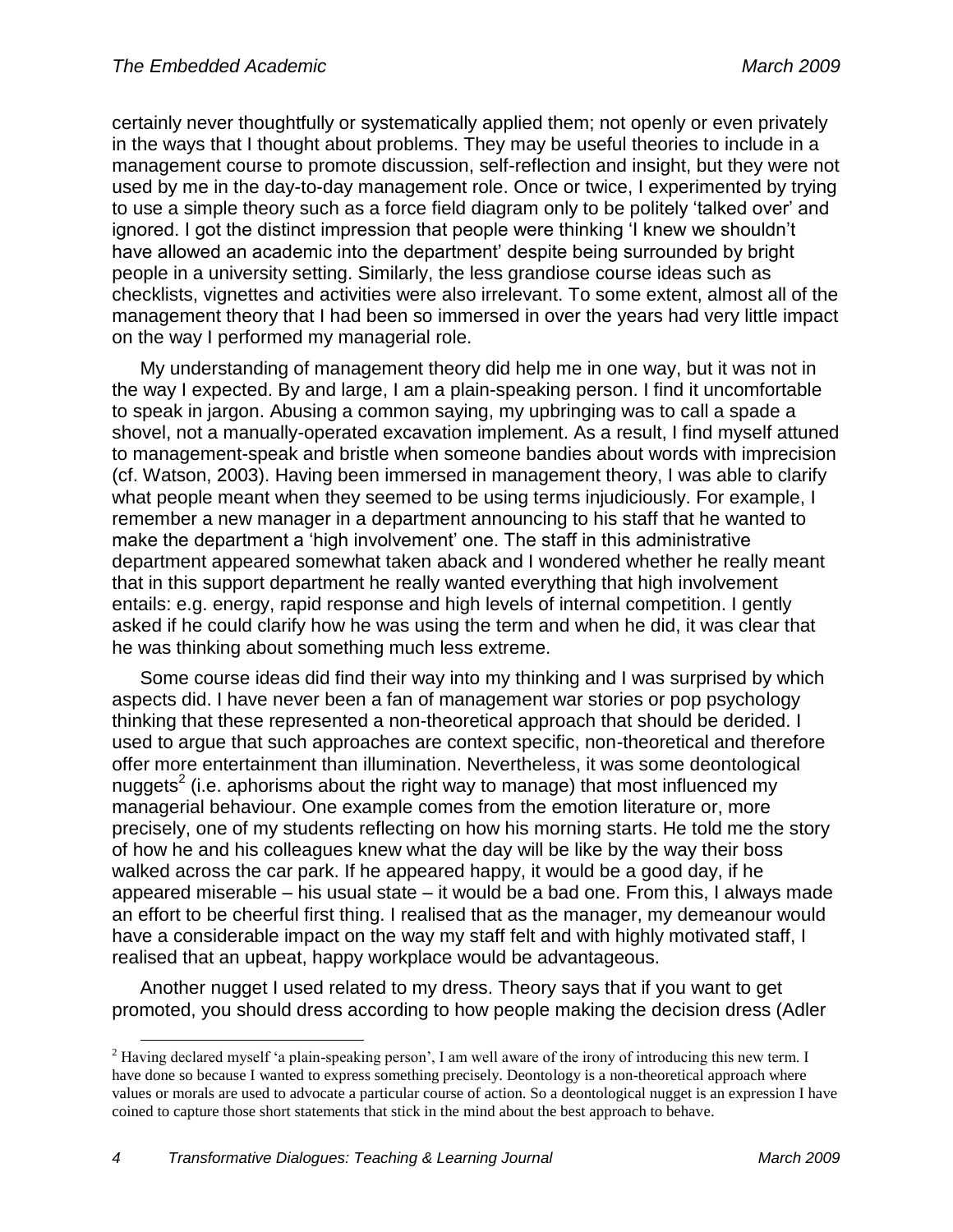& Elmhorst, 1999). So I started wearing a suit and tie every day. Sadly, this strategy did not work and the double life ended with a move to another university, but the nugget did shape my behaviour.

Another nugget was the idea of putting oneself in other people"s shoes. This idea is so simple that it hardly warrants the epithet 'idea', although its roots are in the Golden Rule (i.e. should treat other people as we wish to be treated ourselves) that is a core part of most major religions (Armstrong, 2006). I found it crucial in all sorts of ways. It helped me judge how much latitude to give staff, how much monitoring they needed, when to give them more responsibility, how to invite people on to our studies, and how to present the department"s achievements, to name just a few.

One final nugget was Mintzberg"s (1973) observation that interruptions are part of a manager's job, not moments when you are stopped from doing it. More than this, interruptions are the key moments when the real job of managing people is done. I tried to keep this in mind every time someone put his or her head round the door, or I received an email, or the telephone rang. This was when I was a manager in the purest sense.

Given that such nuggets had always been an anathema to me, I wondered why they are so compelling. Several ideas come to mind. First, they are simple and uncomplicated, which contrasts strongly with the complexity of much management theory. Second, they provide clear and unequivocal guidance for action, which again contrasts with much management theory. Third, they are self-chosen snippets that align with my own values. As such, they have meaning for me, they are easily remembered, and they represent my own beliefs about how I should manage.

If this was the limit of the usefulness of my management courses, I would despair. Initially, I thought it was; I thought that I was engaged in a futile occupation that had little impact on people, which triggered thoughts of getting out of academia altogether. However, after a year or so, I began to realise that I was using a suite of softer skills that I had picked up through being a management academic. These included observational, critical thinking, analytical, data gathering, communication, intrapersonal and interpersonal skills and also some character-related factors such as confidence, responsibility, an ethical stance and the ability to stand up and defend what I believe in.

I found myself a lot calmer in my management role than I had been before entering academia. Occasionally one of my staff would make a mistake. My response would be to reassure the person and then to find out, calmly, the exact extent of the problem. Usually things were not as bad as the person had first thought. For example, one junior team member received a horrid looking bounce back message when he sent an email to every member of staff in the university on behalf of the University Secretary, one of the most senior people on campus. Thinking that a similarly nasty looking message had gone out to everyone (it was very unclear what had gone out) was quite a jolt for the poor chap, who turned white and then green. My response was analytical and I encouraged him to investigate what messages people had received (fortunately they had received nothing) before putting him in contact with the computer people to ascertain the nature of the problem. This is a simple example and, on the surface, might just appear commonsense. But before my academic career, I would probably have been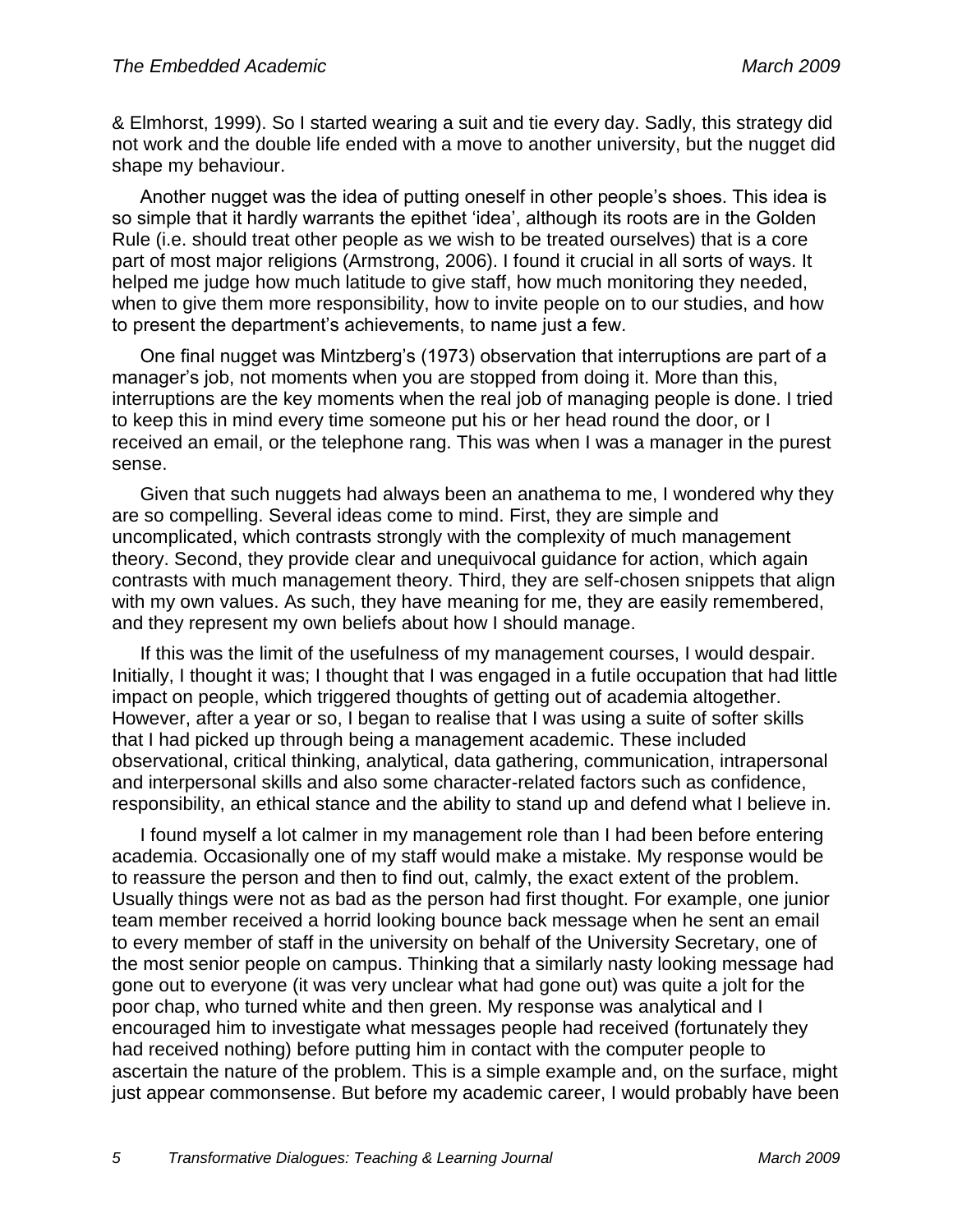as freaked out by the problem as the junior member of staff. I am unsure how my management theory would have coped with this situation – perhaps something on the control loop or structured decision-making (Cohen, March & Olsen, 1972; March, 1978; Simon, 1960) might be relevant – but it was my investigative skills, developed through my research training, that kicked in and were really helpful<sup>3</sup>.

In similar vein, I found that my general approach was not to jump to conclusions and instead I tended to wait until I had the information I needed. Perhaps I had just lost the impetuosity of youth, but on reflection, I believe it was my academic training, especially my research skills training, that had altered me. In project meetings, I was able to ask questions that got to the heart of the matter and I often found myself pulling streams of conversation together. When starting a new project, I would use my interviewing skills to encourage the "client" to talk about their goals and what they hoped to get out of the project. When interviewing applicants, I would keep going on a topic until I had the data I needed to assess the applicant against the selection criteria.

One thing that I noticed was the way I was able to find holes in people"s arguments. "Holes" is perhaps the wrong word as it has destructive connotations. What I mean is that I could see when the conclusions that people drew were not properly substantiated. In some senses, I found my thinking a lot clearer and a lot more critical (in a good way) and I put this down to research training and the way I learnt how to test hypotheses. In short, the rigour of research was one of the most relevant things I was using on a dayto-day basis as a manager.

# **6. Some Conclusions**

 $\overline{a}$ 

My time as an embedded academic gave me a tremendous opportunity to reflect on the effectiveness of my management teaching. What I learnt shocked me. I came to the conclusion that all that I most revere, that is theory-driven content, was at best irrelevant and at worst dangerous (in terms of what it could do to people"s perceptions of me). I certainly had not expected the commonsense management nuggets to be so influential. But, for me, the big lesson was the importance of my own academic training in helping me to be effective as a manager. Understanding how to construct a research question and then test it, knowing how to gather, analyse and present data, knowing when you do not have enough information to draw a sensible conclusion and knowing how to be objective and letting the data draw you to conclusions were fundamental and applicable across all contexts.

These insights have completely changed what I would now wish to teach prospective managers. I have realised that most of what I was teaching managers was knowledge about management and organisations. Most of the theories are explanations of what happens; e.g. what managers do, what motivates people, how organisations are structured. I wrapped up these "understandings" in the guise of wisdom about managing in organisations. But I now realise that this was a disingenuous sleight of hand. Knowing what managers do is not the same as lessons for managing effectively. Knowing what

 $3<sup>3</sup>$  I am conscious that another explanation to my calm and measured response to this apparent crisis might have been simply to do with greater age, maturity and confidence. Regardless, it was my research training that was the useful skill in tackling the 'crisis'.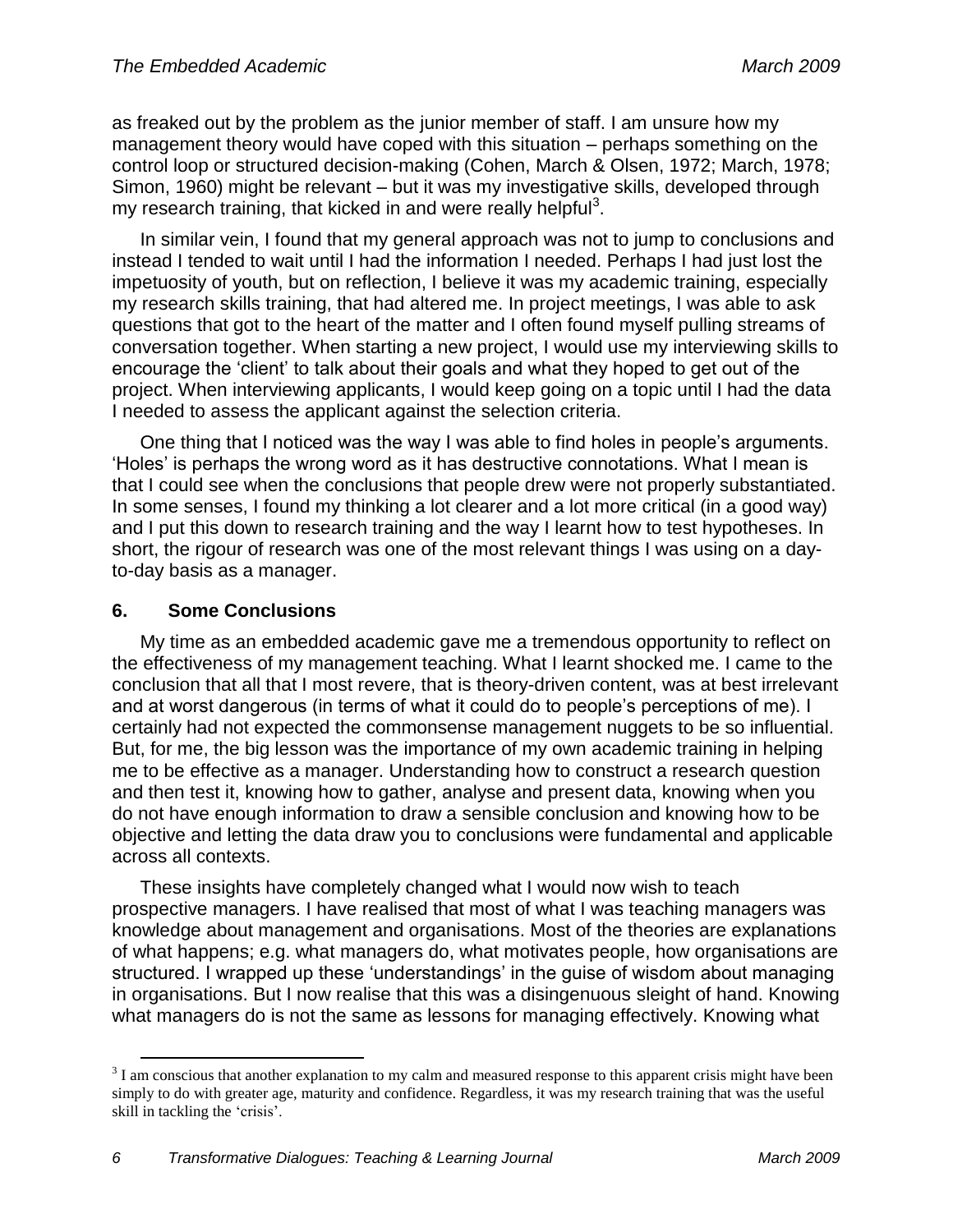motivates people is not the same as knowing how to motivate people. Knowing how organisations are structured is not the same as knowing how organisations should be structured.

The problem, of course, is that there is no universal way to do these things. Each one depends on innumerable factors that intertwine and interact in incredibly complex ways. And making things worse, every situation is different and changing with every passing moment. But I have learnt that the situation is not hopeless; I believe that generic research skills can help people analyse and understand their workplaces. In addition, there seems to be a place in the management educators' armoury for intellectual and cognitive development and for intrapersonal skill development. These are all generic skills that will help managers regardless of what context they find themselves in.

Consequently, I will delete almost all of my current content; it will no longer be a theory-driven course full of the reliable masterworks by the revered greats. There are times when I will use this material for self-reflection and to promote discussion, but it will not be the centrepiece of my management courses. Instead, it will mainly perform the function of anatomy classes in the education of doctors; namely, it provides a language to describe the environment and important background knowledge that underpins organisational analysis. This is where I would situate reflective practice with students who are in managerial roles.

I will not teach the deontological nuggets as these are so particular to each individual. They might cut through the complexity of management theory and its concomitant cognitive overload to provide guidance that is easily remembered and utilised, but people have to find their own salient nuggets. Instead, part of my course will attempt to help students surface their own values and explore how these will be received in different environments.

But the core of my teaching will be focused on intellectual, cognitive, research, and intrapersonal skill development. I will begin by talking about the nature of knowledge and understanding. I will not use the words "ontology" and "epistemology", except with doctoral students, but that is how my course will start. I would spend a lot of time working on my students' critical thinking, the analysis of arguments and advocacy skills. I will move on to research design and how research questions are established; i.e. how do you know this is the question to ask? To gain acceptability, I may not use the term "research", but I will look at identifying and defining important and critical issues. Naturally, I would teach research methods, e.g. interviewing, questionnaires, focus groups, archive and document analysis, but I would do so in a management and business context where students use them to understand various work-related issues. Again, this mechanism will help make the approach acceptable. To my eyes, these tools and skills will stand managers in good stead for the rest of their lives and provide an intellectual base upon which they can build.

Standing back from my advocated approach, I notice that it has particular qualities. It offers no absolute answers to managerial problems. Instead, it assumes that every management situation is different and that the most useful skill that I can develop in managers is the ability to analyse and understand their own contexts, to construct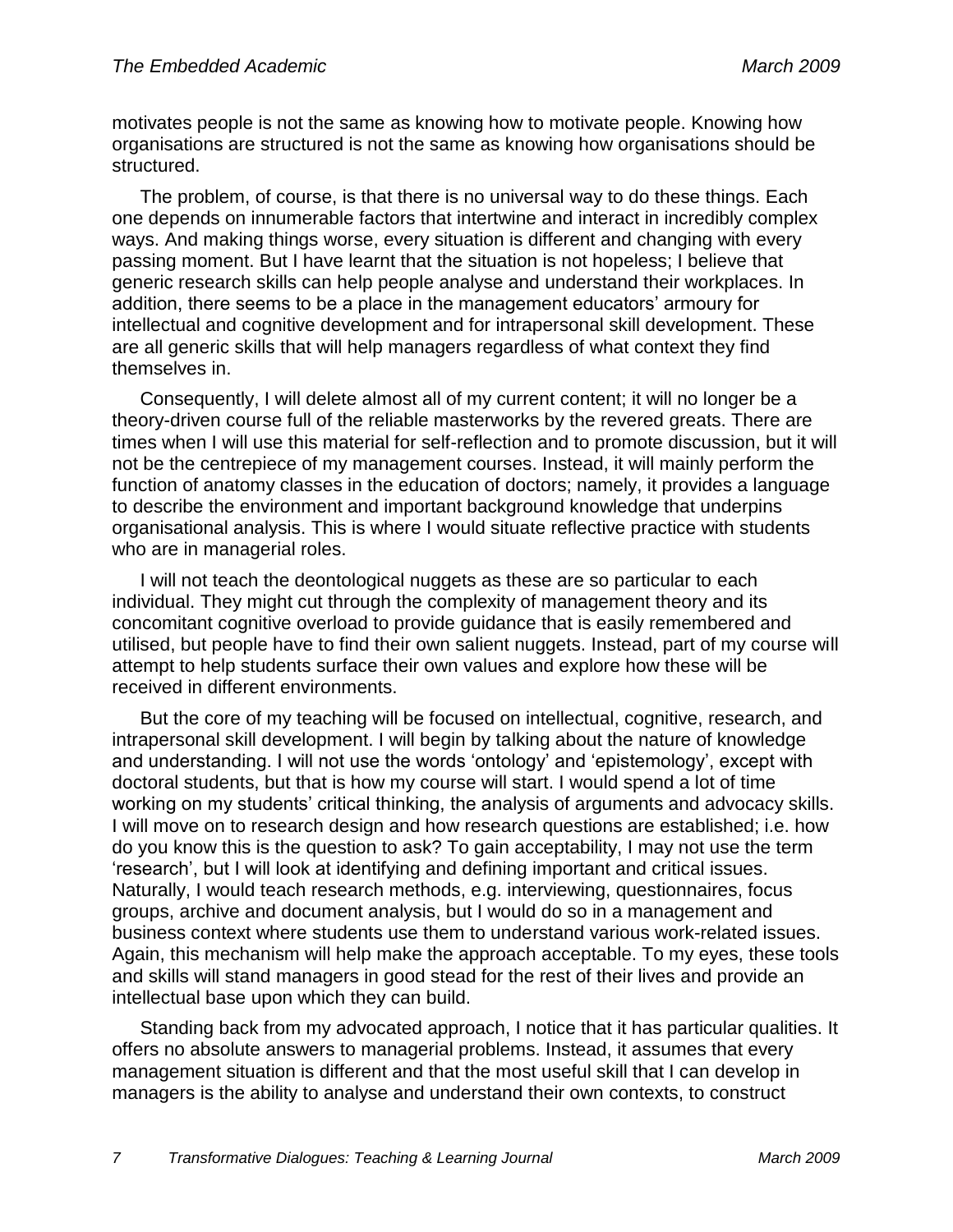arguments and engage in debate. My approach also holds that the organisational domain is a constructed one and my course will help develop the ability in managers to contest and fight in this environment. And crucially, I hope to develop skills and abilities that are transferable across all management arenas and a large number of other contexts as well.

This approach is well suited to the nature of business schools. Business schools are unusual creatures on university campuses. Whereas all other disciplines have their roots in a base of theory, management schools are based around a context (Bennis & O"Toole, 2005; Mintzberg, 2004; Pfeffer & Fong, 2002, 2004). Business scholars shamelessly poach ideas from disciplines like economics, psychology, sociology, philosophy, ethics, physiology and neuroscience and apply them in organisational settings. It is a natural and important first step to teach our students how to apply ideas to their own situations and a crucial component of this is developing the ability to analyse and understand the environments in which they are working.

At this point, I should add a note of caution that is relevant to all first person reflective research. These are my insights and my conclusions. Other people in the same situation will no doubt use many of the course ideas that I found so irrelevant. They may naturally apply these ideas and find great value in them. Given that these ideas have developed over many decades of management education, I would be naïve to think otherwise. In fact, as I reflect, I think a more defendable conclusion is that I am the idiosyncrasy. Another criticism that might be levelled at me is that being so highlyattuned to management theory, I may have internalised it to the point where I have become unaware of the ways it is influencing my actions. If so, I might have been using management theory at an unconscious level being only aware of those skills and techniques that were unusual, such as research skills, for the environment. All I can say in my defence is it was my research training that was most useful to me and these were skills I used regularly and often. I have tried to find examples of using management theory, but nothing comes to mind. I cannot even recall situations where it might have been useful. As I observe other managerially-trained managers in the workplace, I do not see them employing these mainstream theories either.

Finally, I must say that being an embedded academic has been a revelation to me and it has caused me to question everything I teach. Experiencing the pressures of management, the nature of the work and the types of decisions managers have to make made me realise how irrelevant most of my teaching had become. It is an experience I intend to replicate in a few years time and it is an experience I would recommend to others.

#### *Author's contact Information*

*Jon Billsberry Faculty of Business, Environment and Society Coventry University Priory Street, Coventry CV1 5FB, UNITED KINGDOM Phone: +44 (0) 2476 888412, [j.billsberry@coventry.ac.uk](mailto:j.billsberry@coventry.ac.uk)*